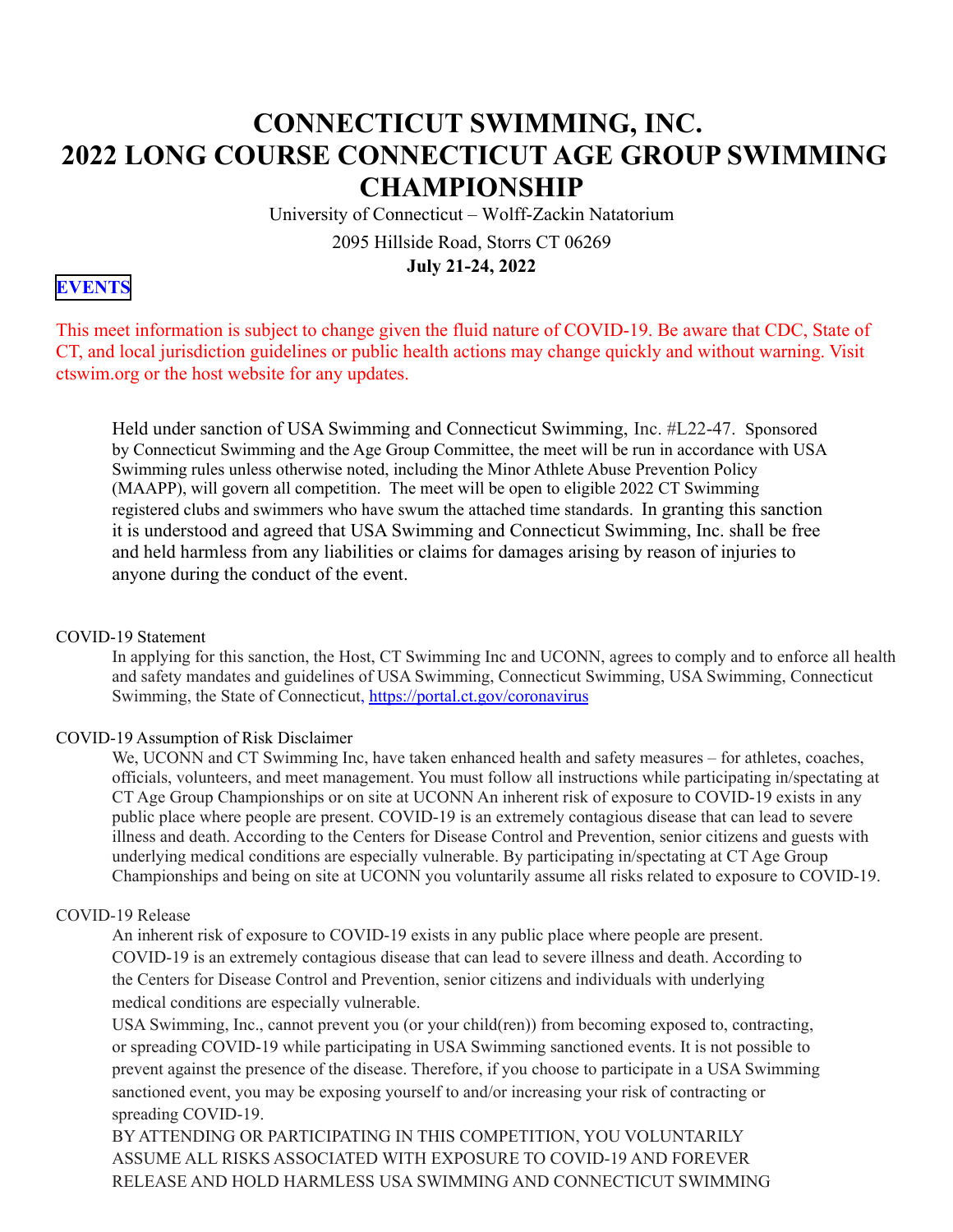AND EACH OF THEIR OFFICERS, DIRECTORS, AGENTS, EMPLOYEES OR OTHER REPRESENTATIVES FROM ANY LIABILITY OR CLAIMS INCLUDING FOR PERSONAL INJURIES, DEATH, DISEASE OR PROPERTY LOSSES, OR ANY OTHER LOSS, INCLUDING BUT NOT LIMITED TO CLAIMS OF NEGLIGENCE AND GIVE UP ANY CLAIMS YOU MAY HAVE TO SEEK DAMAGES, WHETHER KNOWN OR UNKNOWN, FORESEEN OR UNFORESEEN, IN CONNECTION WITH EXPOSURE, INFECTION, AND/OR SPREAD OF COVID-19 RELATED TO PARTICIPATION IN THIS COMPETITION.

This meet is open to all Connecticut Swimming registered clubs and swimmers who meet the eligibility criteria and time standards (included). The meet will be run in accordance with USA Swimming rules unless otherwise noted.

| <b>MEET DIRECTOR:</b>                           | Ronald Vaughan |              | SwimCoachRonnie@gmail.com |
|-------------------------------------------------|----------------|--------------|---------------------------|
| <b>MEET REFEREE:</b>                            | Dylan Lee      | 860-235-3074 | $dy$ lantlee@gmail.com    |
| <i><b>ADMINISTRATIVE</b></i><br><b>REFEREE:</b> | Pending        |              |                           |
| <b>MEET ENTRY INFO:</b>                         | Henk Jansen    | 203-671-4201 | office@ctswim.org         |
| $SA$ <i>FETY</i> CHAIR $\cdot$                  | Pending        |              |                           |
| <b>EMERGENCY PHONE:</b>                         |                | 860-486-9193 |                           |

## *VENUE INFORMATION*

FACILITY GENERAL RULES AND INFORMATION:

● The Wolff-Zackin Natatorium is a 6 -lane, 50 meter pool. Water depth at start end is 6 feet. Water

depth at turn end is 14 feet. The competition course has been certified in accordance with 104.2.2C(4). The copy of such certification is on file with USA Swimming. Brundage Pool, a 6 lane 25 yard pool, adjacent to Wolff -Zackin will be available for continuous warm up – warm down. Colorado electronic timing will be used.

- *●* No locks may be left on lockers. No shaving on premises is permitted. No access to faculty locker rooms is permitted.
- *●* Changing into or out of swimsuits, whole or in part, other than in locker rooms or other designated areas is not appropriate and is prohibited.
- *●* Misbehavior, unsportsmanlike conduct, vandalism and theft will not be tolerated and can result in being barred from participation in the meet.
- No electronic audio or visual recording devices, including cell phones, are permitted in changing areas, rest rooms, or locker rooms. Failure to comply may result in expulsion from the meet.
- Folding Chairs are allowed anywhere in the building.
- There is ample deck space for swimmer seating. Please be mindful of leaving a clear walking area for Officials & Coaches.
- Any vehicle parked anywhere other than in a parking space will be subject to fines and being towed.

*SAFE SPORT POLICIES:* As of this meet announcement's posting, spectators will be allowed. Ample spectator seating exists.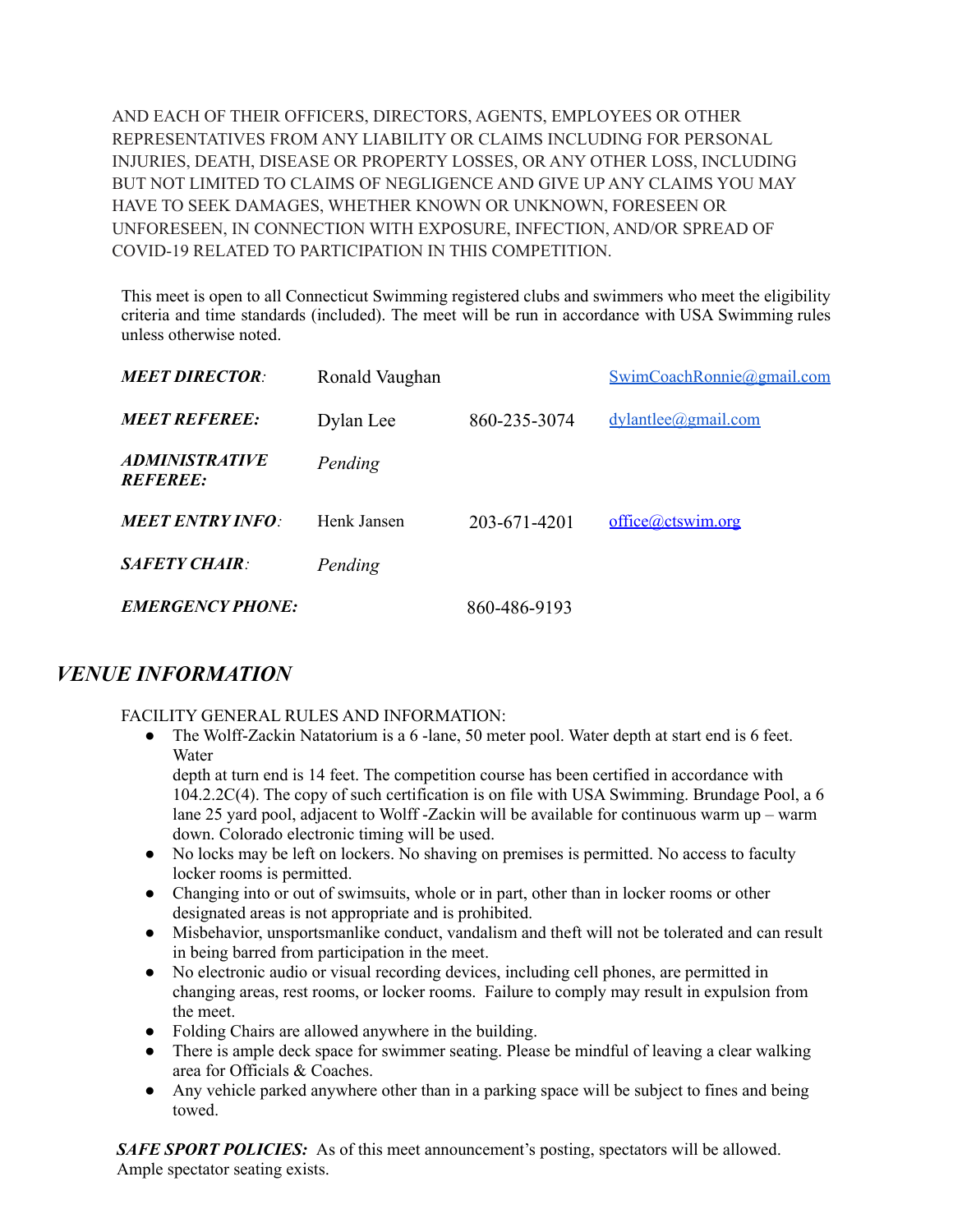*DISABLED/ELDERLY ACCESS:* Handicapped parking and pool deck access are available. If special assistance is required by athletes, coaches or spectators please contact the Safety Chair or the Meet **Director** 

| <b>SCHEDULE:</b>              | Ages             | Warm-Up       | <b>Start</b> |
|-------------------------------|------------------|---------------|--------------|
| Thursday Evening              | 13/14            | $3:15$ p.m.   | $4:15$ p.m.  |
| Thursday Evening              | $12$ /U & relays | 5:30 p.m. $*$ | 6:00 p.m.*   |
| Fri-Sat-Sun Prelims Session 1 | 13/14            | $6:30$ a.m.   | $7:45$ a.m.  |
| Fri-Sat-Sun Prelims Session 2 | 12/I             | $10:45$ a.m.  | $12:00$ p.m. |
| Fri-Sat- Sun Finals           | $11/12 \& 13/14$ | 5:45 p.m.     | $6:30$ p.m.  |

\*NOTE WELL: The 12/U Thursday Evening session times are approximate and will be updated on the CSI website by approximately 10:00 p.m. on Wednesday, July 20, 2022. There will be a 15 minute break after the completion of the 12&U session. There will be NO SPRINT SESSION during the relay break.

## *GENERAL MEET INFORMATION*

*ELIGIBILITY CRITERIA:* Clubs and all athletes must be 2022 *CSI-registered members* of USA Swimming. Registration will not be processed at the meet.

- 1. Athletes must have swum in at least one regularly scheduled CSI-sanctioned meet in the 2022 Long Course schedule;
- 2. Have been properly entered prior to the appropriate deadline contained in either the ENTRY DEADLINE, CORRECTION, or LATE QUALIFIERS sections below, and;
- 3. To be eligible to compete in individual events, each swimmer **MUST** have achieved the qualifying time for each individual event entered since April 1, 2020. Swimmers may qualify with times from 25 yard (SCY), 25 meter (SCM) or 50 meter (LCM) courses.

*ADAPTED SWIMMING:* Any CSI-registered swimmer with a disability as defined by USA Swimming Rules and Regulations should refer to the CSI Adapted Swimming Policy available on ctswim.org and contact [office@ctswim.org](mailto:office@ctswim.org) for time standards and other information. Coaches or athletes must notify the referee of any disability prior to competition.

*OUTREACH POLICY*: CSI has adopted an outreach policy to enable Outreach athletes to enter this championship meet with their entry fees waived. See the OUTREACH ATHLETES section for more info.

*DECK ACCESS:* Swimmers on deck must be supervised by a USA Swimming registered coach. All coaches must present a valid USA Swimming coach Card to the Meet Director prior to the commencement of any sanctioned swim meet, and must have this card with them while on deck. Coaches not affiliated with a CSI registered club may be on deck only for those sessions in which they are coaching associated unattached swimmers. Only swimmers entered in this meet shall be allowed in the pool during warm-ups/warm-downs. Children not participating in the meet must be supervised at all times by an adult and are not allowed on the pool deck for any reason. The Meet Director and Referee reserve the right to limit such deck access in the event of overcrowding, inappropriate behavior or for any other reason. CSI Rules of Conduct will be strictly enforced.

*COACHES' MEETING:* A brief coaches' meeting will be held on Friday morning at a time designated by the meet referee and as necessary on Saturday and Sunday. Please consult your packet for meeting time.

## *ENTRIES FOR INDIVIDUAL EVENTS*

• Swimmers may enter any individual event for which they qualify, but may only compete in six (6) individual events for the meet and a maximum of three (3) individual events per day.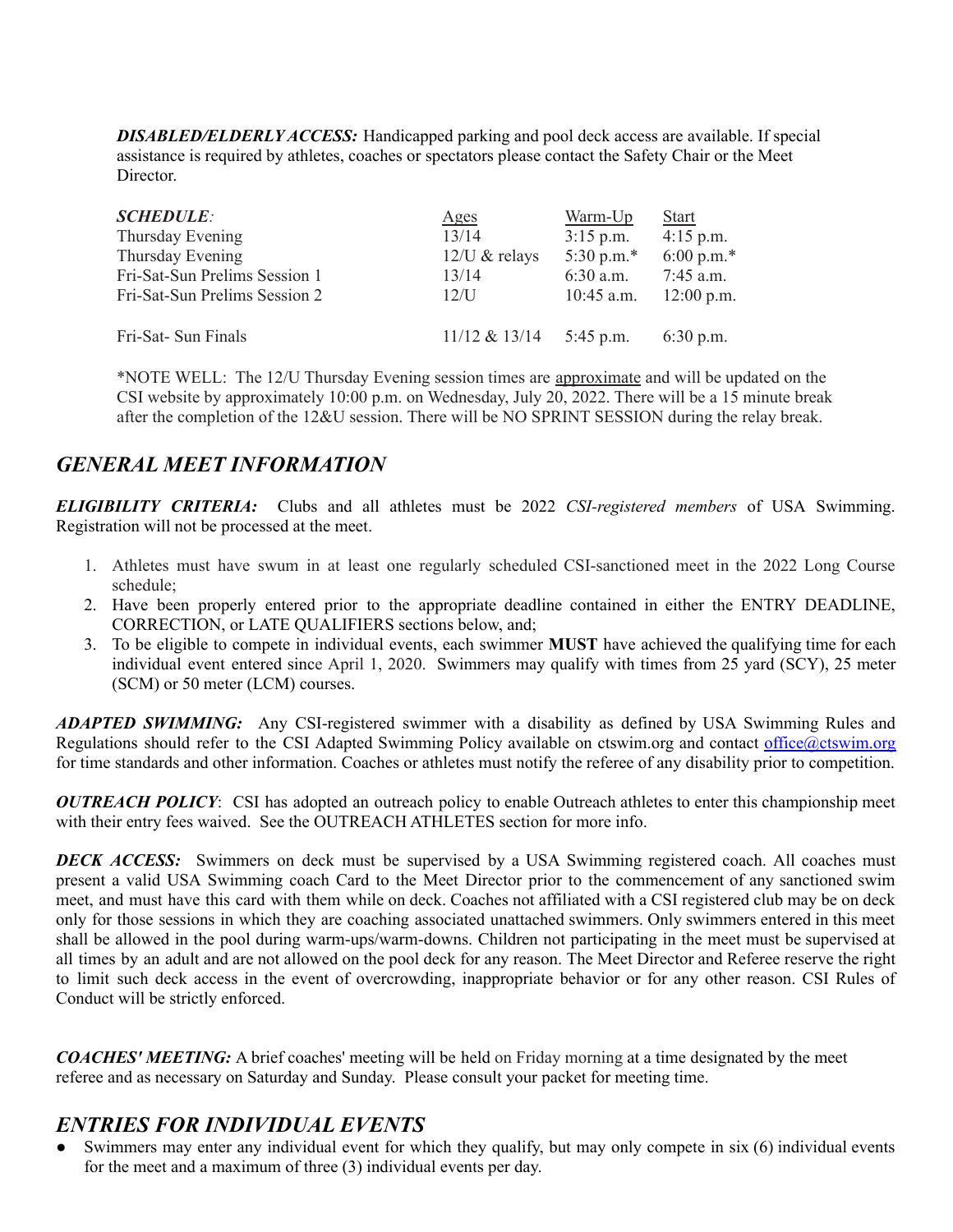- Swimmers meeting the qualification in the 800M/1000Y Freestyle may enter the 1500M/1650YFreestyle as a bonus, and vice versa. These events must be entered with pre-proven official times.
- Unattached swimmers (UN) must be indicated on the entry. Coaches wishing to change the attachment status of swimmers during the meet should bring such requests, which must be consistent with USA Swimming rules, to the Administrative Referee.
- A swimmer entered into this meet with a non-conforming time may **NOT** update that time with a LCM time achieved after the meet entry deadline of July 14, 2022.

*PROOF OF ENTRY TIMES:* **All entry times must be pre-proven**. The results of any USA Swimming sanctioned, approved, or observed meet or a meet attested by a USA Referee or CIAC/ Independent Referee will be acceptable as proof of time. Eligible times not verified in Connecticut FAST may be proven by using the Connecticut FAST custom times tool available to CSI clubs or, in the case of unattached entries, by sending an email to the entry chair, which includes the meet name, date, location, referee attestation, and pertinent page(s) of the results. Failure to pre-prove an entry time will prevent the swimmer from being entered in that event. **Proof of time is the responsibility of each coach.** In accordance with CSI policy, (Integrity Statement 1/25/94), the Club from which a swimmer's time cannot be proven, shall be fined the sum of \$100.00 per event. The \$100.00 fine must be paid by October 1, 2022, to the Connecticut Swimming office.

#### *ENTRY DEADLINE***:** Entries must be received by **9:00 p.m. Thursday, July 14, 2022**.

*ENTRY SUBMISSION:* CSI-member USA Swimming clubs will enter using [Connecticut](http://ctswim.org/ctswim/Articles2/OnlineEntries.htm) FAST Online Entries and enter an adapted athlete by contacting [office@ctswim.org](mailto:office@ctswim.org). CSI-member unattached athletes, not affiliated with a CSI club, should email an entry file (\*.sd3 or \*.cl2) and proof of time to  $\frac{office@ctswim.org}{office@ctswim.org}$ . If meet entry software is not available, email [office@ctswim.org](mailto:office@ctswim.org) the athlete name, USA ID, age, event number, event name, time, and proof of time. See Proof of Entry Times section for acceptable proof. Manually typed entries are subject to extra fees and all times done in courses other than a 50-meter course must be marked on the entry form by writing SCM or SCY at the entry time. All computer entry files should be coded to indicate the course in which the time was achieved.

*FEES:* Splash Fee: \$12.00 per individual event, \$24.00 per relay, \$20.00 per individual time trials and \$30.00 per relay time trials. A \$12.00 per swimmer entry fee applies to relay-only swimmers. If no electronic entry is provided, there is an additional \$12.00 manual entry fee per swimmer.

*PAYMENT*: The payment deadline for entries is upon receipt of final entry. Payment will be collected upon submission of entry by credit card or by signed check/check request. If paying by check, an image of the signed check/check request must be submitted with the final entry. The check must then be mailed to the address below. **PLEASE NOTE THE NEW ADDRESS.**

Connecticut Swimming 68 Nichols Ave Shelton, CT 06484

Checks must be postmarked by Wednesday, July 20, 2022. Splash fees for late qualifiers and correction fees are due on Wednesday, July 20, 2022 by check (postmarked) or credit card. CSI reserves the right to remove the unpaid entries from the meet.

*OUTREACH ATHLETES*: Entry fees for CSI registered Outreach Athletes are waived. When submitting the meet entry, the entering club must request, in writing, that the individual entry fees be waived for the Outreach athlete(s) listed on the club's entry. The Entry Chair shall confirm the Outreach status of the athlete(s) using USA Swimming's national registration database. If confirmed, all individual event entry fees shall be waived for that Outreach Athlete(s).

*ENTRIES FROM ATHLETES WITH NO CLUB AFFILIATION*: Athletes entering this meet independent of a USA Swimming club or coach shall:

1. Be under the supervision of a USA Swimming coach for the duration of the meet. It is the swimmer's responsibility to make arrangements with a member coach prior to the meet. Athletes unaccompanied by a member coach will not be permitted on deck. Please contact the Meet Director for assistance. and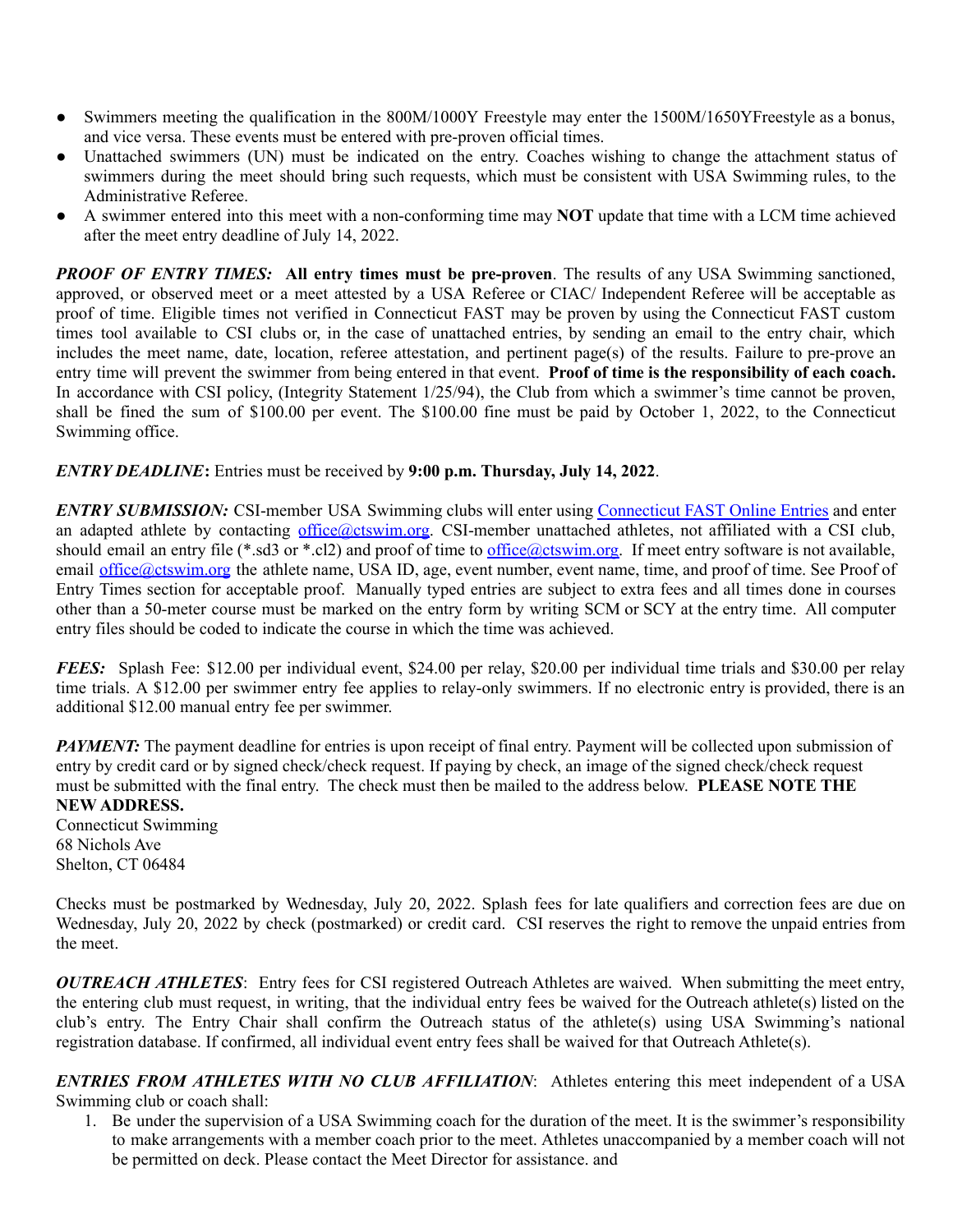2. Be certified by a USA Swimming member coach as being proficient in performing a racing start or must start each race from within the water. It is the responsibility of the swimmer or swimmer's legal guardian to ensure compliance with this requirement. The name of the USA Swimming member coach supervising the athlete and racing certification should be submitted the Meet Director with the entry.

*LATE QUALIFIERS:* Any entered club that has a swimmer achieve an initial qualifying time during the period of **July 19-18, 2022** must enter, no later than **5:00 PM, Tuesday, July 19, 2022**, using FAST Online Entries. After this deadline, no late qualifier entries will be accepted. Exceptions to this deadline will not be entertained. **No improvements in seed time** will be accepted. Splash fees for late qualifiers are due on July 20, 2022 by check (postmarked) or credit card. CSI reserves the right to remove the unpaid entries from the meet.

*CORRECTIONS:* Meet entry corrections will be accepted by the meet entry chair until **5 PM, Tuesday, July 19, 2022**. Email corrections to the Entry Chair [office@ctswim.org.](mailto:office@ctswim.org) After this deadline, no corrections will be accepted. Exceptions to this deadline will not be entertained. Under no circumstances will corrections (other than changes of attachment status) be accepted after this time. Corrections are adding events that were, for whatever reason, not included in the original entry. **No improvements in seed time will be accepted.** For **each** correction, including but not limited to event, age group, proof of time, clubs will be assessed \$15.00 in addition to the published splash fee (see examples below).

- If John Doe is omitted from a club's entry in six (6) events, adding John is \$15 and each of his events will garner a \$15 charge. His club will be charged \$105 in addition to the cost of his entry. Total for John Doe and his 6 events is \$195.
- Each scratch while "swapping" events will garner a \$15 charge, example, take Jimmy out of the 100 back (a scratch) and put him the 100 free (new event correction). His club will be charged \$30 for the "swap" and \$15 for the entry charge totaling \$45.
- A scratch for a single swimmer where a coach will not be in attendance will not garner a charge. Example, Larry is the only swimmer attending a session for his Team and he is scratching, and this is known ahead of time. This will be done so a coach doesn't have to attend a session just to scratch a swimmer.
- If a relay team is added, the charge will be \$24.00 plus entry fee. Total for additional relay \$48.00.

## *WARM-UP, SCRATCH, & POSITIVE CHECK-IN PROCEDURES*

*CHECK-IN/WARM-UP:* All clubs must warm-up under the supervision of a coach or marshal. Swimmers without a coach in attendance must report to the office and have a supervisor assigned. Lane assignments for general warm-up will be provided in the coaches' packets and are subject to the discretion of the Meet Referee. No diving will be permitted, except in the assigned lanes during one-way Sprints. Pace lanes will be available during sessions. Due to limited warm-up space, **only swimmers entered in individual events or expected to swim relays in each session may enter the pool in that session's warm-up period.**

### *SCRATCH PROCEDURES:*

● Positive check-in is required by **6:30 p.m.** on Saturday, July 23, 2022 for the 800M freestyle events scheduled to be conducted on Sunday, July 24, 2022. Failure to positively check-in by the stated time will result in the swimmer not being seeded into the event.

1. Any swimmer who does not scratch the event by the scratch deadline on Sunday (and did not positively check in) will be seeded at "NT".

- 2. If you positively check-in and do not scratch, you will be seeded with your entry time and may swim.
- 3. If you positively check in and scratch, you will not be seeded in the event and will not swim.
- Except as otherwise provided in this Announcement scratch sheets must be turned into the computer table by the schedule listed below:

| <b>SCHEDULE:</b> | <u>Ages</u> | <b>Scratch Deadline</b> |
|------------------|-------------|-------------------------|
| Thursday Evening | 13/14       | $3:30$ p.m.             |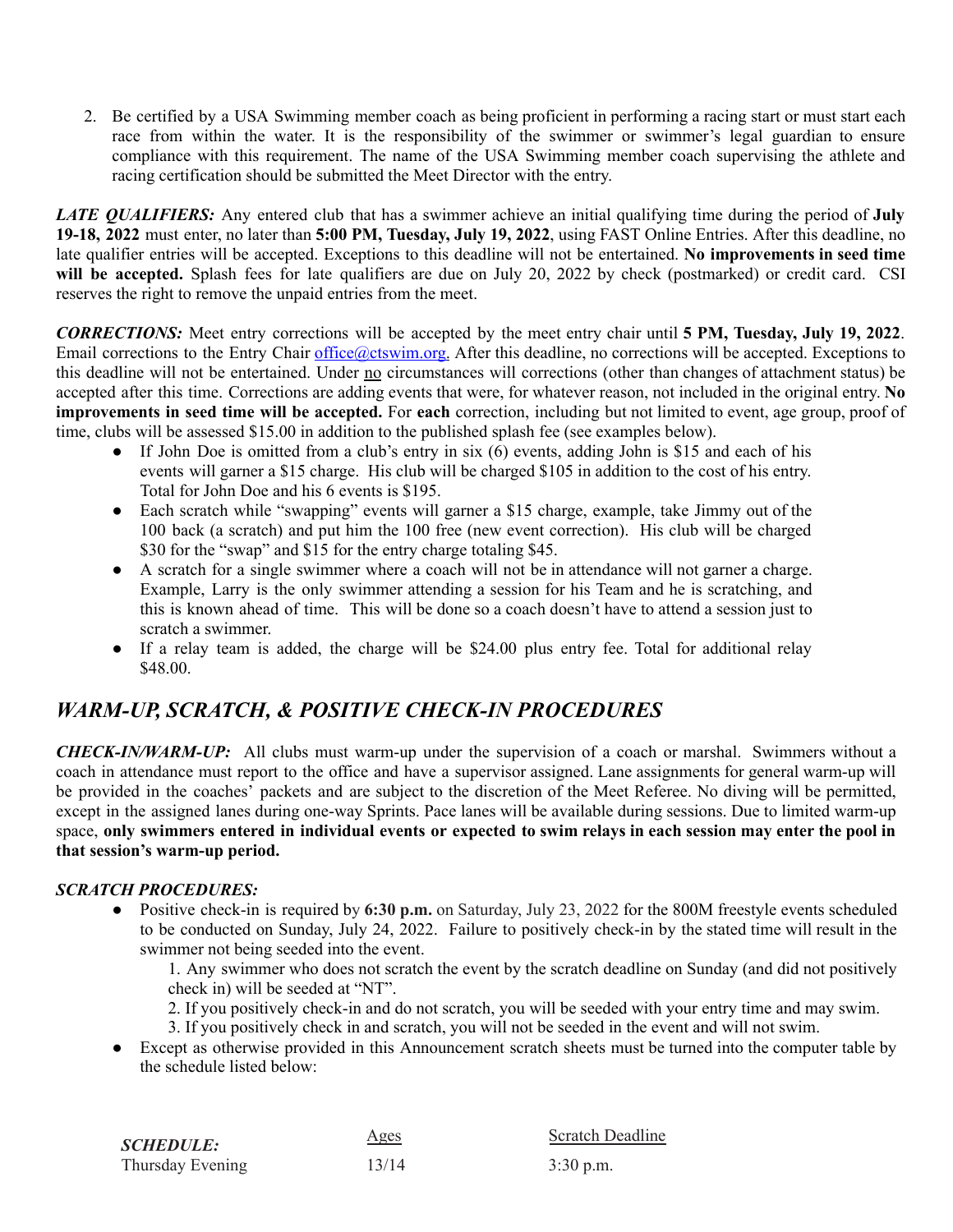| Thursday Evening                             | Relays $& 12 &$ under | $5:30$ p.m.             |
|----------------------------------------------|-----------------------|-------------------------|
| Friday, Saturday, Sunday Prelims             | 13/14                 | $7:00$ a.m. morning of  |
| Friday, Saturday, Sunday Prelims 11/12, 10/U |                       | $11:15$ a.m. morning of |

\*NOTE WELL: The 12/U Thursday scratch deadline will be adjusted in parallel with any change to the session times, and will be updated on the CSI website by approximately 10:00 p.m. on Wednesday, July 20, 2022.

● If a scratch sheet is not received by the deadline, all swimmers on that scratch sheet will be considered NOT scratched and will be seeded in their entered events, except that any over-entered swimmers will be scratched from their last event(s) other than the 800M freestyle until they are in compliance with entry rules.

Upon official announcement of the qualifiers from the preliminary heats of an event, scratch sheets for finals will be posted at the Administrative Referee's table. Swimmers will have 30 minutes to scratch or "declare an intention to scratch" from the finals for the event.

#### *FAILURE TO COMPETE PENALTIES:*

Failure to show for a Preliminary or Timed final event will not result in a penalty. However, a missed event will count as an event entry and included in both the daily and meet event limitations.

A swimmer qualifying for a consolation or championship final who fails to compete and who has not scratched, will be barred from further competition in the meet. A swimmer who fails to appear for a final heat on the last day of the meet shall be fined \$50.00 for each event not swum. Fines must be paid before October 1, 2019. A swimmer shall not be permitted to participate in any further meets sanctioned by CSI until all fines are paid.

- *No Penalty shall apply for Failure to Compete in finals if:*
	- 1. The Referee is notified in the event of injury or illness and accepts the proof.
	- 2. A swimmer qualifying for a final heat based on the results of preliminaries notifies the

Administrative Referee within 30 minutes after the announcement of qualifiers that he may not intend to compete and confirms his final intentions within 30 minutes following his last individual preliminary event.

3. The Referee determines that failure to compete was caused by circumstances beyond the control of the swimmer.

## *CONDUCT OF COMPETITION*

**SEEDING:** Seeding will be in accordance with USA Swimming rule 102.5. All conforming times (LCM) shall be arranged from fastest to slowest; then non-conforming long course meter times (SCM) will be arranged fastest to slowest; followed by non-conforming short course meter times (SCY) arranged fastest to slowest. The order of heats shall be swum slowest to fastest except as otherwise noted (See DISTANCE EVENTS).

### *INDIVIDUAL EVENTS*

- All 10 & under events and all relays will be timed finals.
- *●* With the exception of the 11/12 400M Freestyle, 800M and 1500M Freestyles (see DISTANCE EVENTS), all 11/12 & 13/14 individual events will be conducted as trials and finals, with the fastest eighteen swimmers returning for consolation and championship final heats in the evening session.

#### *DISTANCE EVENTS*

- Swimmers competing in Thursday and Sunday distance events (with the exception of those swimming in Sunday Finals), must provide a timer, who will be assigned a lane by the Meet Referee or his designee.
- Swimmers meeting the qualification in the 1000Y/800M Freestyle may enter the 1650Y/1500M Freestyle as a bonus, and vice versa. Swimmers MUST swim the distance event for which he/she has qualified in order to enter the bonus distance event. These events must be entered with pre-proven times. See ENTRIES section.
- The 13/14 and 400M Freestyle and 400M Individual Medley events will be conducted as preliminaries and finals, with the fastest eighteen (18) swimmers returning for championship final heats in the evening session.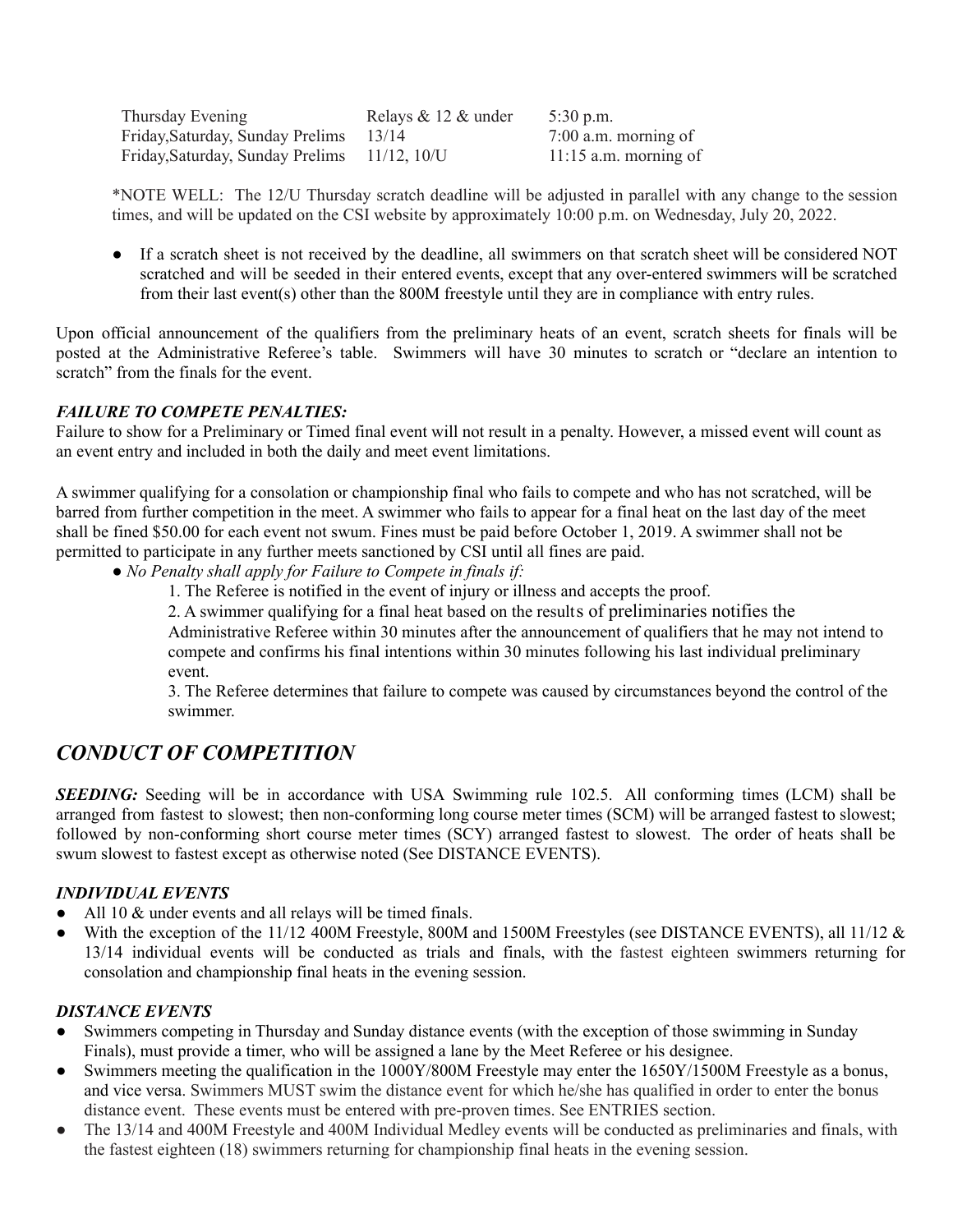● The 12/U 400M Freestyle and the 13/14 800M and 1500M Freestyle events shall be conducted on a **timed final** basis, swum fastest to slowest, alternating girls and boys. In the 800M, the fastest seeded heat of women and men shall be conducted as the first event of finals on Sunday evening. Swimmers must supply their own lap counters, if desired. Except for those swimming Sunday evening finals, swimmers must provide a timer, who will be assigned a lane by the Meet Referee or his designee. The meet program is not the final determinant of seeding. Late entries, corrections or scratches may impact which swimmers will swim in the evening. Seeding will be posted as soon as possible after the scratch deadline.

### *RELAYS*

- **ALL RELAY EVENTS WILL BE SWUM AT PRELIMS** (Timed Finals for 10/U) on a timed final basis.
- Relay cards will be given to club coaches, who must list the relay team swimmers' names in order of swim. Failure to do so will prevent the relay team from competing. Upon reporting to the starting block prior to the relay heat in which the team is entered, the completed relay card shall be given to the head timer. No further changes will be permitted. Incomplete or inaccurate relay cards will result in disqualification if discovered after the swim.
- **Attention:** all teams entered in Thursday's 800M Free Relay event: Clubs may enter one relay team per each event number (3 and 4) for the 800M Freestyle Relay. Each team must provide 1 lane timer for each relay entry. Timers should be ready and in place prior to the conclusion of the previous heat.
- Clubs may enter one relay-only swimmer per age group per gender (11/12 Girls, 11/12 Boys, 13/14 Girls & 13/14 Boys). **ONLY ONE** per age group per gender, NOT one per day, NOT one per relay, ONE per age group per gender for the entire meet. Swimmers entered in relay events **only** must be listed on the meet entry with their USA Swimming numbers and ages.
- Clubs may enter up to three relay-only swimmers per age group per gender for the 10/Under session only to fill out an "A" relay. Teams with B & C relays may only use 1 relay-only swimmer. (i.e. to have a B relay, a team must have at least 7 individual qualifiers.)
- Each club may enter up to three (3) relay teams per relay event, except for the 800M Freestyle Relay where each club may enter only one (1) relay team per 800M relay event. "No-times" for relay events will not be accepted. Please estimate or use a composite**.**
- There will be a 5-minute break preceding all relay events that do not begin the session. This break will provide use of the pool for relay warm-up but will NOT include start or sprint only accommodations.

**SWIMWEAR:** Per CT Swimming policy, swimmers 12 years old and younger are not permitted to wear "Tech Suits" at any CT sanctioned or approved meets. "Tech Suits" are defined as a suit that has Bonded Seams, Kinetic Tape, or Meshed Seams. Age is determined on the first date of the meet.

*TIME TRIALS*: Time Trials will be considered by the Meet Ref if there is enough time between the Preliminary Sessions. Time trials will count towards the event limit. If Time Trials occur, the swimmer needs their own timer/counter. An update regarding this will be posted closer to the meet.

*CONDUCT OF COMPETITION, BREAKS:* Breaks of five (5) minutes in length will be observed after each boys event for each preliminary session and 10/U timed final session. The addition of any unpublished breaks in the competition schedule is at the discretion of the Meet Referee. Coaches and swimmers should note that entering and swimming "back to back" events, under normal circumstances of meet operation does not warrant an unscheduled break. Three (3) to five (5) heats should be anticipated in each preliminary event and relays. ALL BREAKS ARE GENERAL WARMUP AND WILL NOT INCLUDE START/SPRINT ACCOMMODATIONS.

### *AWARDS & SCORING:*

- $\bullet$  Events will be scored to 18 places. For individual events, medals will be awarded through  $8<sup>th</sup>$  place with ribbons awarded from 9<sup>th</sup> through 18<sup>th</sup> place. For relay events, medals will be awarded through 3<sup>rd</sup> place.
- Individuals and relay teams winning first place will also receive Age Group Champion awards. High point trophies will be awarded to the individual female and male swimmers and to the women's, men's and combined teams who score the most points in the 10 & under, 11/12 & 13/14 categories. Additionally, "Distance" high point trophies will be awarded to the female and male swimmers who score the most points in the following categories:

10/U - 200 Free, 400 Free, and 200 IM 11/12 - 200 Free, 400 Free, and 200 IM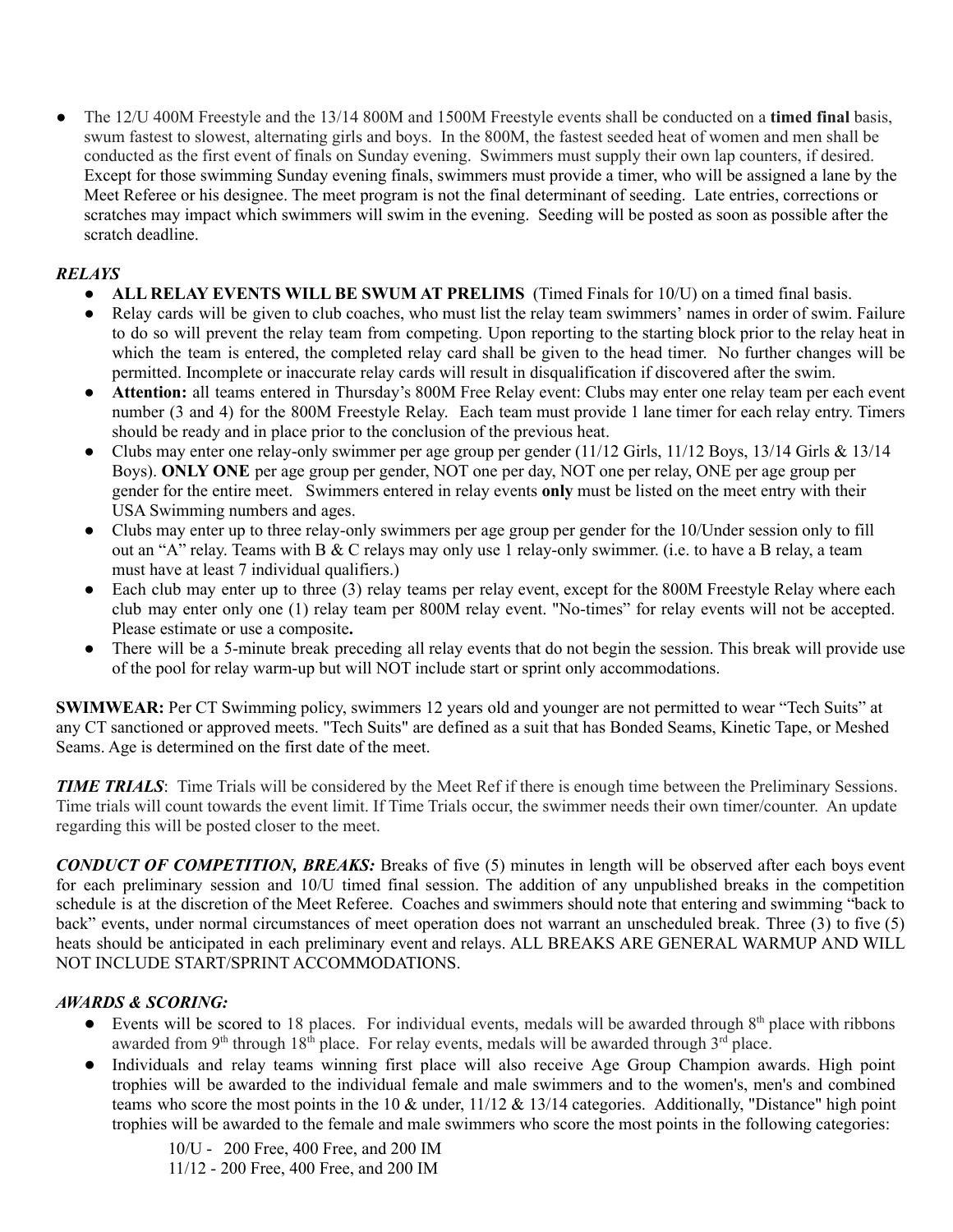13/14 - 400 Free, 800 Free, 1500 Free, and 400 IM

All clubs must make arrangements to collect their awards prior to leaving the building on Sunday night. CSI will not be able to provide storage or shipment of awards.

| • Scoring Table    |                                                   |
|--------------------|---------------------------------------------------|
| Individual Events: | $24-21-20-19-18-17-15-13-12-11-10-9-7-5-4-3-2-1$  |
| Relays:            | 48-42-40-38-36-34-30-26-24-22-20-18-14-10-8-6-2-2 |

*WORK ASSIGNMENTS:* Club entry in this meet constitutes acceptance of club responsibility to provide workers as assigned by the Meet Director. All clubs are required to provide workers (e.g. safety coordinators, timers, runners, marshals, officials, etc.) in proportion to the size of their entry. All clubs and unattached groups, regardless of size, may be asked to produce a worker(s) for a session. Each club's work assignments will be posted on ctswim.org as soon as possible after the entry deadline. Clubs who would like to volunteer for specific jobs (computer, announcer, hospitality, office, awards, etc) should contact the Meet Director by July 18, 2022.

Work assignments for finals will be posted as soon as possible following the closing of finals scratches. Assignments will be based on the number of swimmers each club has entered in final and consolation final heats. Workers should appear and sign in at the pool deck office prior to the beginning of warm-ups and remain through the conclusion of finals.

Officials interested in officiating can sign-up using this link, [https://fast.ctswim.org/CTNet/CFPaintForm.aspx?f=297](https://fast.ctswim.org/CTNet/CFPaintForm.aspx?f=297%20) (this file may need to be altered depending on the format of the meet) no later than **July 18, 2022.** Meeting this deadline will ensure these assignments are counted in your club's work assignment**.**

Work assignments are, unless otherwise stated in the Volunteer Assignment Schedule posted on www. [ctswim.org](http://ctswim.org), for the duration of the session**,** *including relay events*, and it is the responsibility of the club to provide back- up if for any reason a worker is unable to complete the work assignment. Job descriptions will be posted on the CSI website. Unless otherwise stated in the Volunteer Assignment Schedule, workers must appear and sign in at the pool deck office prior to the second session of warm-ups. Connecticut Swimming, Inc. will fine any club that fails to provide its workers or whose workers do not work for the entire session. Fines must be paid before October 1, 2022, or offending clubs jeopardize their right to participate in future CSI- sponsored events.

| Failure to supply worker     | \$100 per worker per session |
|------------------------------|------------------------------|
| Leaving assignment early     | \$60 per worker per session  |
| Arriving late for assignment | \$60 per worker per session  |

Each club shall submit the name and telephone number of a club liaison responsible for that club's work assignments. If no representative is shown, the club coach shall be responsible for performing the function of the liaison.

## *MISCELLANEOUS*

### *SAFETY:*

- 1. Diving will be prohibited during warm-ups except in specifically announced one-way sprint lanes. There will be no diving in the warm-up and warm-down areas at any time
- 2. No shaving is permitted at the competition site.
- 3. No glass containers are permitted within the facility.
- 4. Swimmers must be under the supervision of a coach. If a swimmer arrives at the meet without a coach, the swimmer should notify the referee before he/she warms up. The referee will assign the swimmer to a registered coach for warm-ups.
- 5. Electronic audio or visual recording devices, including cell phones, are not permitted in changing areas, rest rooms, or locker rooms.

*INCLEMENT WEATHER OR CANCELLATION***:** In the event of weather delays, events may be cut. Please review [CSI's Inclement Weather Policy](https://www.ctswim.org/Customer-Content/www/CMS/files/policies_meets/CancellationMeets.pdf).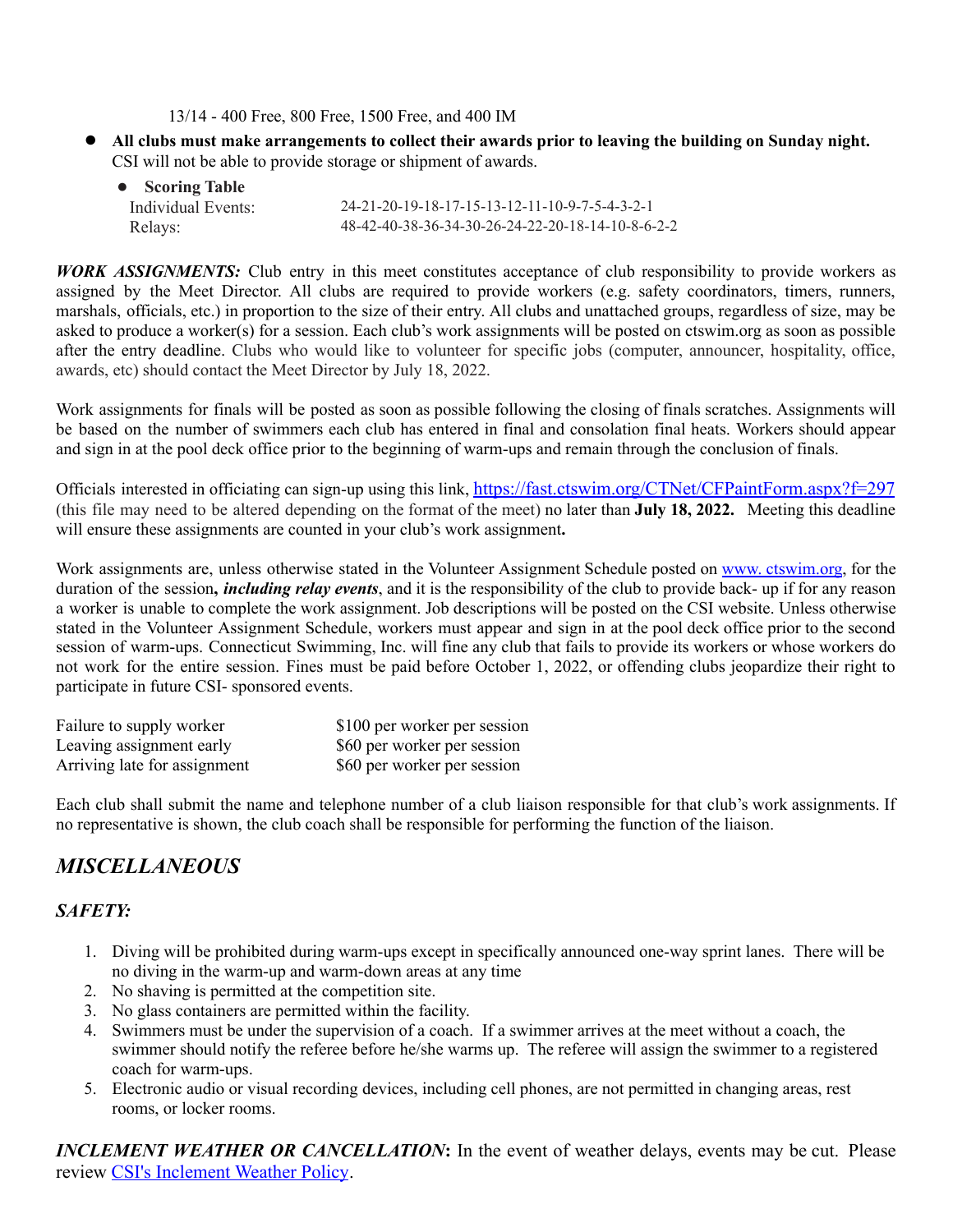*OVERSUBSCRIPTION:* In the event of over subscription, the *Age Group* Committee and meet management reserve the right to make adjustments to the meet. These may include, but are not limited to, conducting all events in split sessions.

*MEET JURY:* The Meet Jury shall be announced by the Meet Referee at the Coaches Meeting. Written protests involving eligibility or technical rules, except disqualification due to judgment decisions of the deck officials, shall be made to the Meet Referee within 30 minutes of the protested act or occurrence. Any protest filed will be referred to the appropriate jury. There is a \$50 fee for a protest made by anyone and that fee is refundable if the protest is upheld.

*REFRESHMENTS:* Hospitality will be provided for coaches, officials and computer operators. Water will be distributed on deck to volunteers/timers. UCONN may provide concessions.

*PHOTOGRAPHY AND VIDEO RECORDING:* Meet Management has the full authority to restrict any and all photography and visual recording at the meet. Photography or video recording (using cameras, video cameras, iPads, cell phones, etc) from the deck is prohibited by all individuals other than participating Coaches unless prior authorization from the Meet Referee or his/her designee has been granted. Flash photography is prohibited during the start of any heat, including whenever any swimmer is stepping up or standing on a block for the purpose of the start of a heat.

Additionally, the following "Non-Camera Zones" shall be enforced:

- Photography or video recording and the use of audio or visual recording devices, including a cell phone, is not permitted in changing areas, rest rooms or locker rooms.
- Photography or video recording (using cameras, video cameras, iPads, cell phones, etc) is not permitted in the area behind or to the side of the starting blocks at either end of the racing course(s) while they are in use for "race starting purposes" during competition and warm-ups.

*DRONES:* Operation of a drone, or any other flying apparatus, is prohibited over the venue (pools, athlete/coach areas, spectator areas and open ceiling locker rooms) any time athletes, coaches, officials and/or spectators are present. Exceptions may be granted with prior written approval by the USA Swimming Vice President of Program Operations.

Any individual failing to abide by these rules may be ejected from the facility and be subject to a Code of Conduct violation at the discretion of Meet Management.

*PARKING:* After 5:00p and on weekends, the lots are free and open. Max \$15 per day for the garage. Aside from Area 1 lot G, Lots D, Y and Z would be the closest to the pool.

University permit parking privileges are strictly enforced between the hours of 7:00a to 5:00p, weekdays unless otherwise posted. After 5:00 p.m. on weekdays, and on weekends, others may park in any on-campus space not designated as reserved, restricted, or limited. Overnight parking (4:00 a.m. until 5:00 a.m.) not specifically authorized by University permit privileges, posted signage, or written communication from Parking Services is prohibited.

### **Map Link:**

<https://park.uconn.edu/wp-content/uploads/sites/2304/2022/03/FINAL-PARKING-MAP081921.pdf>

### *LODGING:* Graduate Hotel at Storrs

[https://www.graduatehotels.com/storrs/#/booking/step-1?group=SAM072122&arrive=07%2F21%2F20](https://nam10.safelinks.protection.outlook.com/?url=https%3A%2F%2Fwww.graduatehotels.com%2Fstorrs%2F%23%2Fbooking%2Fstep-1%3Fgroup%3DSAM072122%26arrive%3D07%252F21%252F2022%26depart%3D07%252F24%252F2022&data=04%7C01%7C%7C9433c54ac9014618edc908da17e3e13b%7C17f1a87e2a254eaab9df9d439034b080%7C0%7C0%7C637848564756129576%7CUnknown%7CTWFpbGZsb3d8eyJWIjoiMC4wLjAwMDAiLCJQIjoiV2luMzIiLCJBTiI6Ik1haWwiLCJXVCI6Mn0%3D%7C3000&sdata=dhhmcXEYigqrrkepnqeIOX3d4dFHxaF8fj3gqL%2F5feE%3D&reserved=0) [22&depart=07%2F24%2F2022](https://nam10.safelinks.protection.outlook.com/?url=https%3A%2F%2Fwww.graduatehotels.com%2Fstorrs%2F%23%2Fbooking%2Fstep-1%3Fgroup%3DSAM072122%26arrive%3D07%252F21%252F2022%26depart%3D07%252F24%252F2022&data=04%7C01%7C%7C9433c54ac9014618edc908da17e3e13b%7C17f1a87e2a254eaab9df9d439034b080%7C0%7C0%7C637848564756129576%7CUnknown%7CTWFpbGZsb3d8eyJWIjoiMC4wLjAwMDAiLCJQIjoiV2luMzIiLCJBTiI6Ik1haWwiLCJXVCI6Mn0%3D%7C3000&sdata=dhhmcXEYigqrrkepnqeIOX3d4dFHxaF8fj3gqL%2F5feE%3D&reserved=0)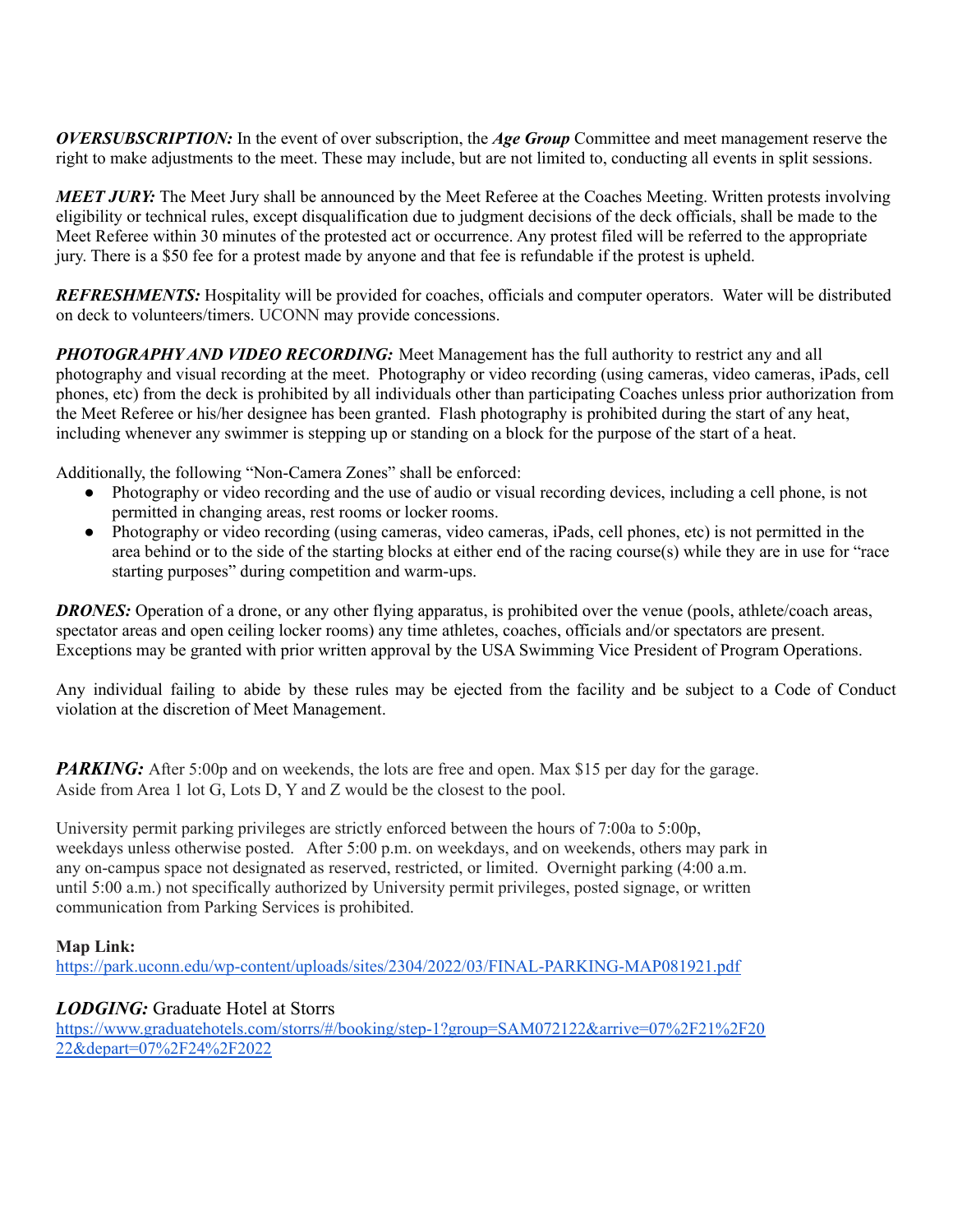#### <span id="page-9-0"></span>**2022 LONG COURSE CONNECTICUT AGE GROUP SWIMMING CHAMPIONSHIP ORDER OF EVENTS**

#### **THURSDAY**

|      |            | <b>GIRLS</b> |          |       |                        | <b>BOYS</b> |            |          |               |  |
|------|------------|--------------|----------|-------|------------------------|-------------|------------|----------|---------------|--|
| NO.  | <b>SCY</b> | <b>SCM</b>   | LCM      |       | <b>EVENT</b>           | <b>SCY</b>  | <b>SCM</b> | LCM      | NO.           |  |
|      | 19:15.69   | 19:42.99     | 20.06.99 |       | 13/14 1500M/1650Y Free | 18:44.99    | 19:20.99   | 19:44.99 | $\mathcal{D}$ |  |
|      |            |              |          |       | 30 minute warm-up      |             |            |          |               |  |
|      |            |              |          | 13/14 | 800M Free Relay        |             |            |          |               |  |
|      | 7:03.49    | 6:14.99      | 6:14.99  | 10/U  | $400M/500Y$ Free       | 7:04.99     | 6:19.59    | 6:25.99  |               |  |
|      | 5:58.49    | 5:15.79      | 5:22.19  | 11/12 | $400M/500Y$ Free       | 6:02.59     | 5:25.09    | 5:31.49  | 8             |  |
| $ -$ |            |              |          |       |                        | $-1$        |            |          |               |  |

Note: The 1500M/1650Y and the 800M/1000Y Freestyles are reciprocal bonus events. Please refer to ENTRIES section.

#### **FRIDAY SESSION 1**

| 9                       |         |         |         | 13/14 | 400M Free Relay |         |         |         | 10 |  |  |
|-------------------------|---------|---------|---------|-------|-----------------|---------|---------|---------|----|--|--|
| 11                      | 2:20.29 | 2:38.83 | 2:42.09 | 13/14 | 200M IM         | 2:15.29 | 2:32.59 | 2:35.79 | 12 |  |  |
| 13                      | 26.19   | 29.29   | 30.09   | 13/14 | 50M Free        | 25.29   | 27.89   | 28.69   | 14 |  |  |
| 15                      | 2:39.69 | 3:03.19 | 3:07.19 | 13/14 | 200M Breast     | 2:36.89 | 2:59.69 | 3:03.69 | 16 |  |  |
| 17                      | 5:32.49 | 4:50.79 | 4:57.19 | 13/14 | 400M/500Y Free  | 5:24.39 | 4:44.59 | 4:50.99 | 18 |  |  |
| <b>FRIDAY SESSION 2</b> |         |         |         |       |                 |         |         |         |    |  |  |
| 19                      |         |         |         | 11/12 | 400M Free Relay |         |         |         | 20 |  |  |
| 21                      |         |         |         | 10/U  | 400M Free Relay |         |         |         | 22 |  |  |
| 23                      | 2:32.99 | 2:50.79 | 2:53.99 | 11/12 | 200M IM         | 2:33.59 | 2:52.79 | 2:55.99 | 24 |  |  |
| 25                      | 3:01.99 | 3:19.29 | 3:22.49 | 10/U  | 200M IM         | 3:01.99 | 3:22.79 | 3:25.99 | 26 |  |  |
| 27                      | 1:10.29 | 1:18.59 | 1:19.99 | 11/12 | 100M Butterfly  | 1:12.89 | 1:23.09 | 1:24.49 | 28 |  |  |
| 29                      | 1:29.49 | 1:39.59 | 1:40.99 | 10/U  | 100M Butterfly  | 1:29.49 | 1:42.59 | 1:43.99 | 30 |  |  |
| 31                      | 36.99   | 41.59   | 42.59   | 11/12 | 50M Breast      | 37.49   | 42.69   | 43.69   | 32 |  |  |
| 33                      | 43.49   | 47.99   | 48.99   | 10/U  | 50M Breast      | 44.29   | 50.29   | 51.29   | 34 |  |  |
| 35                      | 1:01.49 | 1:08.09 | 1:09.69 | 11/12 | 100M Free       | 1:01.49 | 1:08.09 | 1:10.69 | 36 |  |  |
| 37                      | 1:12.49 | 1:18.59 | 1:20.19 | 10/U  | 100M Free       | 1:11.99 | 1:19.39 | 1:20.99 | 38 |  |  |
| 39                      | 2:33.29 | 2:53.29 | 2:55.69 | 11/12 | 200M Back       | 2:33.69 | 2:56.59 | 2:58.99 | 40 |  |  |

#### **SATURDAY SESSION 1**

| 41 |         |         |         | 13/14 200M Medley Relay      |         |         |         | 42  |
|----|---------|---------|---------|------------------------------|---------|---------|---------|-----|
| 43 | 56.69   | 1:03.99 | 1:05.59 | $13/14$ 100M Free            | 54.99   | 1:01.39 | 1:02.99 | -44 |
| 45 | 2:26.29 | 2:50.19 |         | $2:52.99$ $13/14$ $200M$ Fly | 2:21.89 | 2:44.19 | 2:46.99 | 46  |
| 47 | 1:04.89 | 1:14.29 | 1:15.49 | 13/14 100M Back              | 1:03.19 | 1:12.99 | 1:14.19 | 48  |
| 49 | 5:02.39 | 5:42.59 | 5:48.99 | $13/14$ 400M IM              | 4:53.39 | 5:38.59 | 5:44.99 | 50  |
| 51 | ----    |         |         | $13/14$ 200M Free Relay      | $--- -$ |         | ----    | 52  |

#### **SATURDAY SESSION 2**

| 53 |         |         |               |       | 11/12 200M Medley Relay |         |         |         | 54 |
|----|---------|---------|---------------|-------|-------------------------|---------|---------|---------|----|
| 55 |         |         | $---$         | 10/U  | 200M Med Relay          |         |         |         | 56 |
| 57 | 1:09.89 | 1:19.39 | 1:20.59       | 11/12 | 100M Back               | 1:11.09 | 1:21.29 | 1:22.49 | 58 |
| 59 | 1:22.49 | 1:31.79 | 1:32.99       | 10/U  | 100M Back               | 1:22.99 | 1:33.09 | 1:34.29 | 60 |
| 61 | 28.19   | 30.79   | 31.59         | 11/12 | 50M Free                | 28.19   | 30.79   | 31.89   | 62 |
| 63 | 32.59   | 34.99   | 35.79         | 10/U  | 50M Free                | 32.49   | 35.19   | 35.99   | 64 |
| 65 | 1:20.39 | 1:30.39 | 1:32.39       | 11/12 | 100M Breast             | 1:22.19 | 1:33.29 | 1:35.29 | 66 |
| 67 | 1:35.49 | 1:45.29 | 1:47.29       | 10/U  | 100M Breast             | 1:38.79 | 1:49.89 | 1:51.89 | 68 |
| 69 | 2:43.59 | 3:07.39 | 3:10.19       | 11/12 | $200M$ Fly              | 2:45.69 | 3:19.29 | 3:22.09 | 70 |
| 71 |         |         | $- - - - - -$ | 10/U  | 200M Free Relay         |         |         |         | 72 |
| 73 |         |         | $---$         | 11/12 | 200M Free Relay         |         |         |         | 74 |